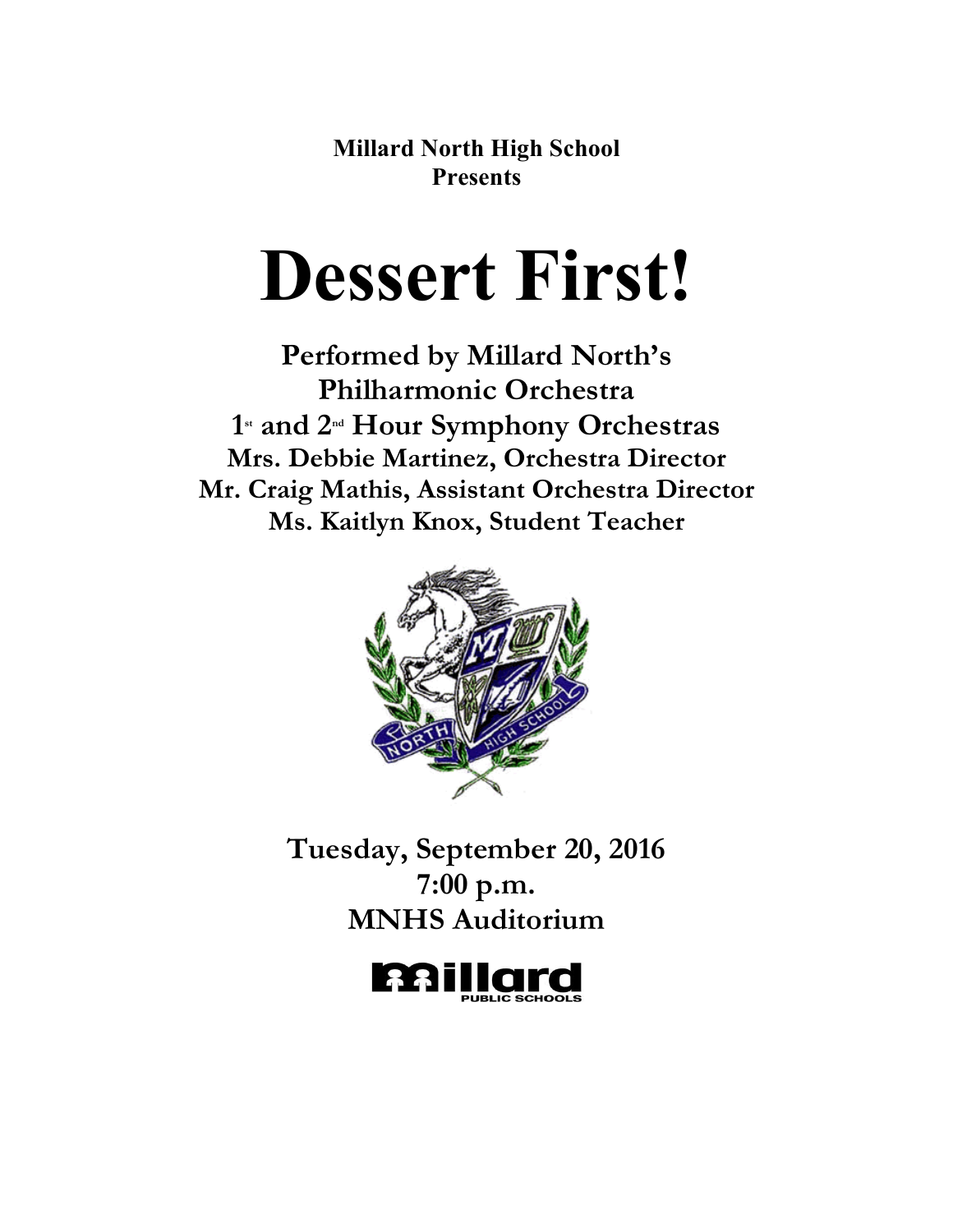# Philharmonic Orchestra

Symphony for Strings No. 1 Jeffrey S. Bishop

I. Sinfonia

Starlight *as arranged for Vitamin String Quartet* Matthew Bellamy, arr. Ivanov and Stein

# 2nd Hour Symphony Orchestra

Maharaja Doug Spata

Game of Thrones Ramin Djawadi, arr. Larry Moore Campbell Haasch, Ruchir Khazanchi - percussion

1<sup>st</sup> Hour Symphony Orchestra

Libertango Astor Piazzolla, arr. James Kazik Jamie Youn - cello solo; Campbell Haasch, Ruchir Khazanchi percussion

Requiem (The Fifth) Ludwig van Beethoven, W. A. Mozart, Paul O'Neill, arr. Bob Phillips

Helen Whetstine - electric violin; Pranita Devaraju - drum set



*Yum! Music!*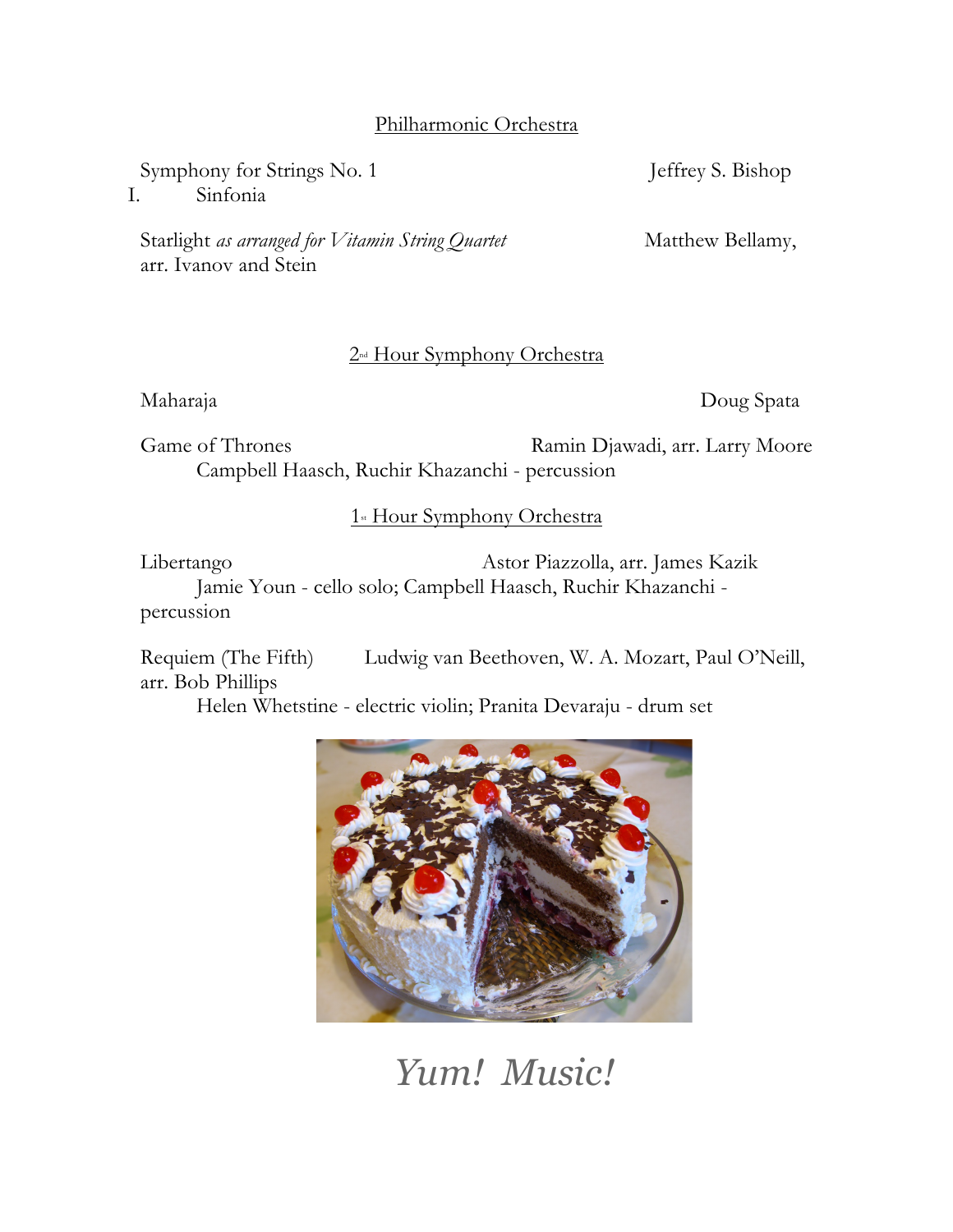## **Philharmonic Orchestra**

**Violin B**

#### **Violin A**

Aishwa Amin Timerra Chisham Brandon Gardner Danielle Glasgow Robyn Handley Kelley Kim\* Vasavi Kotipalli Sarah Lee Ryan Mendez\* Teghan Mottl Carly Priest Owen Quirino Ramya Rengarajan Gracie Schweers\* Maggie Turner Lorin Utsch Elaine Whetstine Casey Wilkinson Rebecca Wright

\* = Section Leader Team

Teju Boinpally\* Shreya Chada Jamison Dresser Liyang Guo Justice Kahler Rianna Kopcho \* Cole Lao Jaina Olari Ian Parmley Zoë Petersen Niheala Ponnatha Anjali Pullabhotla Kenzie Spigner Juhi Thakker \* Megan Townsend Emily Vaiz Felicia Xiong

#### **Viola**

Jax Bruns Megan Case Mandy Eason Chase Frederick Marcus Keen Jonathon Keller Michelle Kim Cara Lund \* Naomi Martinez \* Shivani Mudhelli Kaedyn Niemeyer Ellie Siebe-Walles Addison Williams

**Cello**

Marissa Clark Logan Dunlop Blake Henderson-Bryant Julia Loneman A. J. Newsome Carl Olson Alec Randazzo Anders Rosoy Orion Shnayder Abby Siebe-Walles \* Ceci Stevens Amelia Tesch Elle Waterhouse Willow Westerman Ella Williams \*

#### **Bass**

Caden Bair Shaunak Datta Bryce Herrington

Student Leadership:

1<sup>st</sup> hour: Presidents: Renee'Wehrle, Helen Whetstine

2<sup>nd</sup> hour: Presidents: Brianna Donahue, Chloe Tesch

Philharmonic Orchestra: Presidents: Amelia Tesch, Elaine Whetstine, Addison Williams

Millard North Orchestra would like to thank Mr. Ryan Placek for recording our performances to CD for our IB grade. Thanks also to our class managers and set-up crews for their help preparing the stage. Finally, thanks to the MN Fine Arts Department and Administrative Team for their incredible support!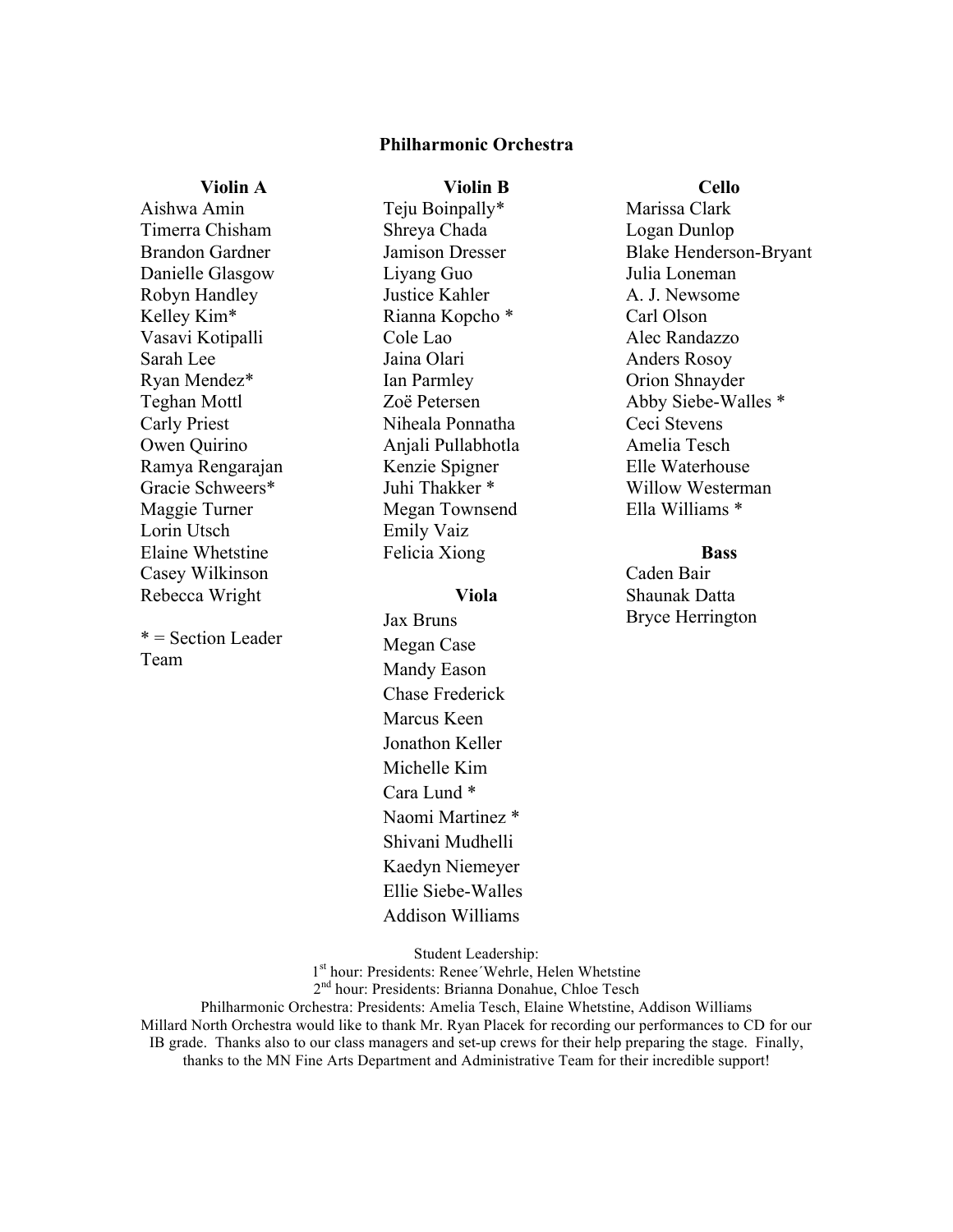# **1st Hour Symphony Orchestra**

**Violin II**

**Violin I**

Isabel Chavez Rachel Folts Mary Johnson Vishnu Menon Shae Monaghan Austin Nguyen Oliver Niu Varun Noronha Fiala Peters Heather Slovut Josie Slovut George Varghese \* Betty Wang \* Helen Whetstine Kennedy Wolfe Christina Youn Jeff Zhao

#### **Bass**

Jared Klahn Chloe Muessigmann Noah Mussman Jackson Taylor

\* = Section Leader

Amrit Ammanamanchi Patrick Benda Pranita Devaraju \* Christopher He Megan Kim Kavya Krishnan James Le Vy Le Ethan McDermott Elizabeth Nielsen Afrah Rasheed Tasha Rustam Aashka Sindhav Palak Singh Maddie Stuart Pranav Viswanathan Renee Wehrle \* Shreya Yadav Leily Zhu

#### **Piano**

Christa Yong

**Viola**

Piyush Gayee Alyssa Jarabek \* Cassidy Jones Emily Juno Jason Kim Rohit Kumar Quincey Loveridge Addisson Stugart \* Will Talbot Alexa Wildy Evan Wohlers

# **Cello**

Abbey Braak T. J. Coleman Mitchell Feagins Elizabeth Hill \* Zach Klimowicz Charlie Peng Chella Raghavan Kristin Utsch Kirsten Wandrey Jamie Youn \*

#### **MNHS Music Department**

Debbie Martinez, Director of Orchestras Craig Mathis, Assistant Director of Bands and Orchestras Ryan Placek, Director of Bands Megan Tantillo, Director of Vocal Activities Linda Levin, Accompanist

#### **MNHS Administration Team**

Mr. Brian Begley – Principal Mrs. Mary Bayne – Assistant Principal Mr. Aaron Bearinger – Assistant Principal Mr. Casey Lundgren – Assistant Principal Mrs. Susan Marlatt – Assistant Principal Mr. Chad Zimmerman – Assistant Principal/Activities Director

#### **MPS Board of Education**

Mike Kennedy, President Dave Anderson, Vice-President Mike Pate, Treasurer Linda Poole, Secretary Patrick Ricketts, Board Member Paul Meyer, Board Member Dr. Jim Sutfin - Superintendent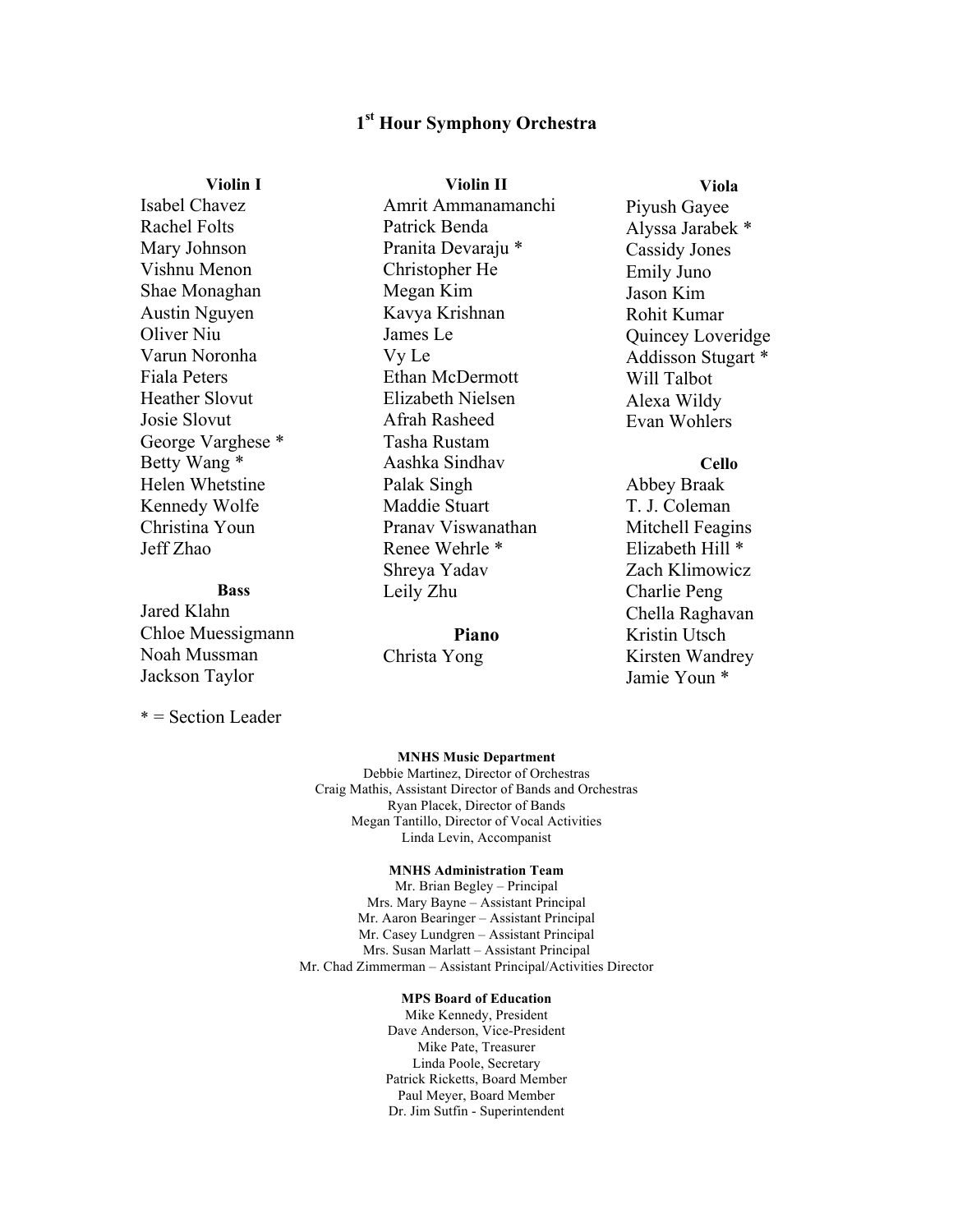# **Upcoming Orchestra Events**

| Date                                         | "Time                                               | Event                                                                | <b>Location</b>         |
|----------------------------------------------|-----------------------------------------------------|----------------------------------------------------------------------|-------------------------|
| $-9-30$                                      | <b>TBA</b>                                          | "Deadline for All State auditions"                                   | <b>MNHS Music Wing</b>  |
| 10-14 thru<br>$10 - 16$                      | 17 P M                                              | MN Musical Catch Me If You Can                                       | <b>MNHS</b> Auditorium  |
| $10 - 15$                                    | $12$ PM                                             | $\parallel$ MN Musical <i>Catch Me If You Can</i>                    | MNHS Auditorium         |
| $ 11-16$ thru $\degree$ Overnight<br>::11-18 | $\mathbb{R}$ Stay                                   | "NMEA All State Orchestra (selected)                                 | <b>UN-L</b>             |
| 11-29                                        | $\overline{7}$ PM                                   | MN Orchestra Concert (required)                                      | MNHS Auditorium         |
| $1 - 30$                                     | All Day                                             | MPS Orchestra Clinic (required)                                      | MSHS Gym                |
| $1 - 30$                                     | $\overline{17}$ PM                                  | MPS Orchestra Concert (required)                                     | MSHS Gym                |
| 1-26 thru<br>$1 - 29$                        | All Day                                             | UNO BOCH Festival (selected)                                         | <b>UNO/Baxter Arena</b> |
| 3-6                                          | $\mathbf{B}$ 5PM<br>rehearsal/<br>7:30PM<br>concert | "MN Orchestra Concert w/KMS and<br>$\mu$ NMS (req. for grades 10-12) | <b>MNHS Auditorium</b>  |
| $3 - 18$                                     | All Day                                             | <b>UNO String Olympics</b>                                           | <b>UNC</b>              |
| $\frac{1}{2}$ -22 thru<br>$-25$              | Overnight<br>$\mathbb{I}$ Stay                      | Orchestra Trip to Nashville, TN!                                     | Various locations       |
| 4-4                                          | '7 PM                                               | MN Orchestra Concert (required)                                      | <b>MNHS Auditorium</b>  |
| $\parallel$ 4-19 thru<br>$-4-22$             | TBD                                                 | <b>District Music Contest</b>                                        | TBD                     |
| $-5 - 11$                                    | $\overline{5}$ PM                                   | "MN Music Awards Night"                                              | Cafeteria/Auditorium    |
| $-5-6$                                       | <b>TBA</b>                                          | "ASTA Young Orch. Festival (req.<br>$9th$ grade only)                | ГBA                     |
| May TBA                                      |                                                     | MN Orch performs in the community                                    |                         |
| $15 - 27$                                    | 10 AM                                               | "MN Orch performs at Graduation                                      | "Baxter Arena           |